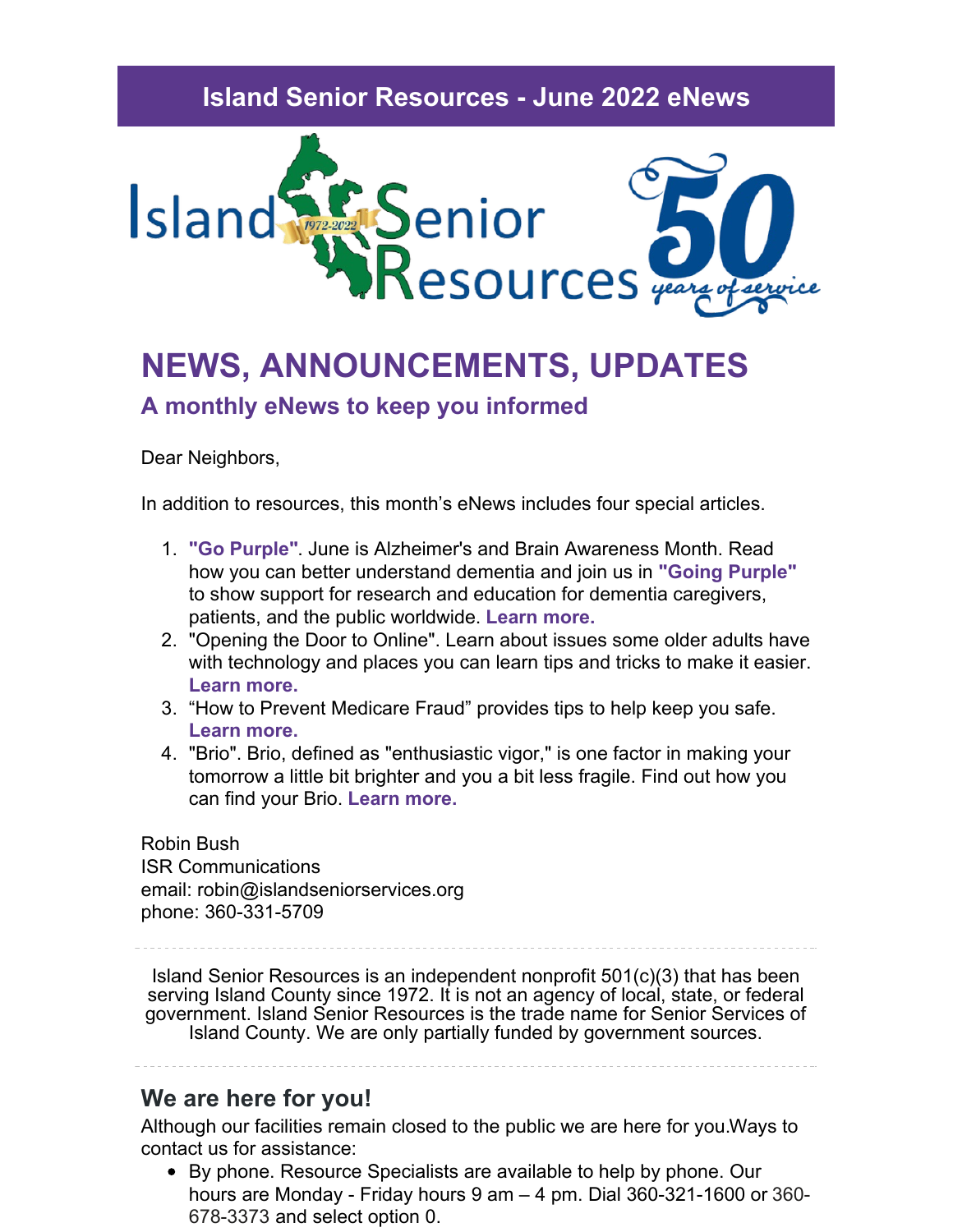• You can request assistance online using our website Answer a few questions so our team can help you. **Get [Started](https://senior-resources.org/request-assistance/)**. **Learn about our [Programs](https://senior-resources.org/services-resources/) & Services Access our [Program](https://senior-resources.org/request-assistance/) & Services**

# **ANNOUNCEMENTS**

### **Go Purple!**

By Robin Bush ISR Communications

June is Alzheimer's and Brain Awareness Month, and we join in "going purple" to show support for research, support, and education for caregivers, patients, and the public worldwide.

Dementia is a broad term for a group of symptoms centered around difficulties with problem-solving, thinking skills, language, and memory. Changes in the brain cause various types of dementia, including Alzheimer's disease.

Many physical conditions can cause cognitive changes, so it is essential to see your doctor for a complete evaluation if you begin to notice changes.

# **[Continue](https://senior-resources.org/go-purple/) Reading**

### **Opening the Door to Online**

By Robin Bush ISR Communications

Many of us are finding navigating everyday living is increasingly dependent on our ability to use the internet. What if you have never learned much about computers and trying the internet feels overwhelming?

Closing the digital literacy gap is life-changing. It assures connection to doctors, family, and friends and access to essential services, support groups, and learning and engagement opportunities. Social technologies like video calls are no longer a matter of convenience. Being connected is critical to your health, happiness, and well-being.

### **[Continue](https://senior-resources.org/opening-the-door/) Reading**

# **Brio**

By Robin Bush ISR Communications

Brio, defined as "enthusiastic vigor," may be one factor in making your tomorrow just a little bit brighter and you a bit less fragile. So how do you find your Brio? You make it for yourself -- by lifting weights. "Oh No," you say, "I can't do that," or "I can't get to a gym," or "That's for young people," or a host of other reasons not to. Almost anyone can lift a little weight and gain strength that builds vigor and bone strength at home for free.

You don't need to buy weights; you can start with just your body weight. Then move to using everyday household items to lift with your arms or place on your legs or belly to increase resistance. One of the best is a gallon bottle. Filled with water, it weighs 8.35 pounds, but you can start slowly by adding a cup or two of water and adding more liquid as you gain strength. Slow, steady, daily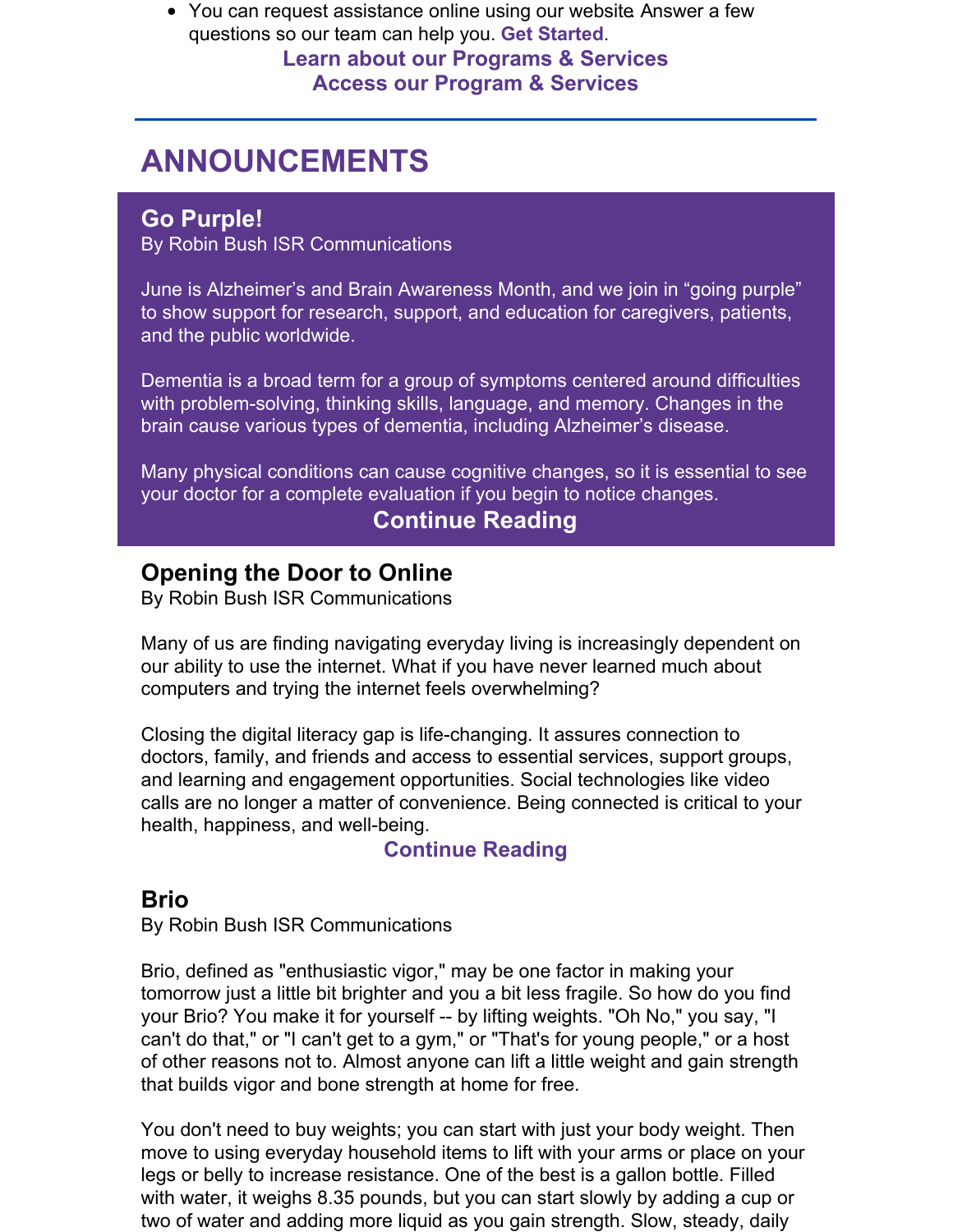lifting is key to building the strength that will make it possible for you to do many things you dream of doing.

**[Continue](https://senior-resources.org/brio/) Reading**

### **You can help to prevent Medicare fraud**

WA State Office of the Insurance Commissioner

Fraud costs Medicare an estimated \$60 billion each year and ultimately raises the cost of healthcare for everyone. The Senior Medicare Patrol (SMP) is bringing awareness to this issue during National Medicare Fraud Prevention Week, June 5th – 12th.

SMPs around the country empower and assist Medicare beneficiaries, their families, and caregivers to prevent, detect, and report health care fraud, errors, and abuse through outreach, counseling, and education. SMPs are grantfunded projects of the federal U.S. Department of Health and Human Services, U.S. Administration for Community Living.

### **[Continue](https://senior-resources.org/you-can-help-to-prevent-medicare-fraud/) Reading**

# **Why did I open the Frig?**

Robin Bush, ISR Communications

Do you walk into a room and wonder why you were there, or open the refrigerator to get something and have no idea what you were searching for? Have you forgotten what you had for dinner last night? Those answers may elude you today, yet it seems like just yesterday you could recite complete poems from grammar school or ace trivia games in college. While we may wonder where this is headed, there are a few things we can do to help ourselves through natural age-related memory loss.

**[Continue](https://senior-resources.org/help-for-memory-loss/) Reading**

# **How You Can Help Become a funding partner**

Please make a gift or pledge today to support our work with aging seniors, adults with disabilities, and those who care for them.

In this, our Golden Jubilee Year, generous donors are providing dollar-fordollar matching funds to celebrate our 50th Anniversary. Every dollar you give, or pledge redeems a second dollar. Please give or pledge today while your gift is doubled!

There are three easy ways to give:

- 1. **Online**: Visit: **<https://senior-resources.org/donate/>**
- 2. **Pledge Card**: Use this pledge card and mail it to us:**View the pledge card by [clicking](https://senior-resources.org/wp-content/uploads/2022/02/2022_Pledge_Card-1.pdf) here**
- 3. **Mail a check to**Island Senior Resources, P.O. Box 939, Freeland, WA 98249

When you give or volunteer, you will be invited to attend our 50th Anniversary Golden Jubilee Barbecue on July 31st starting at 4 pm at Greenbank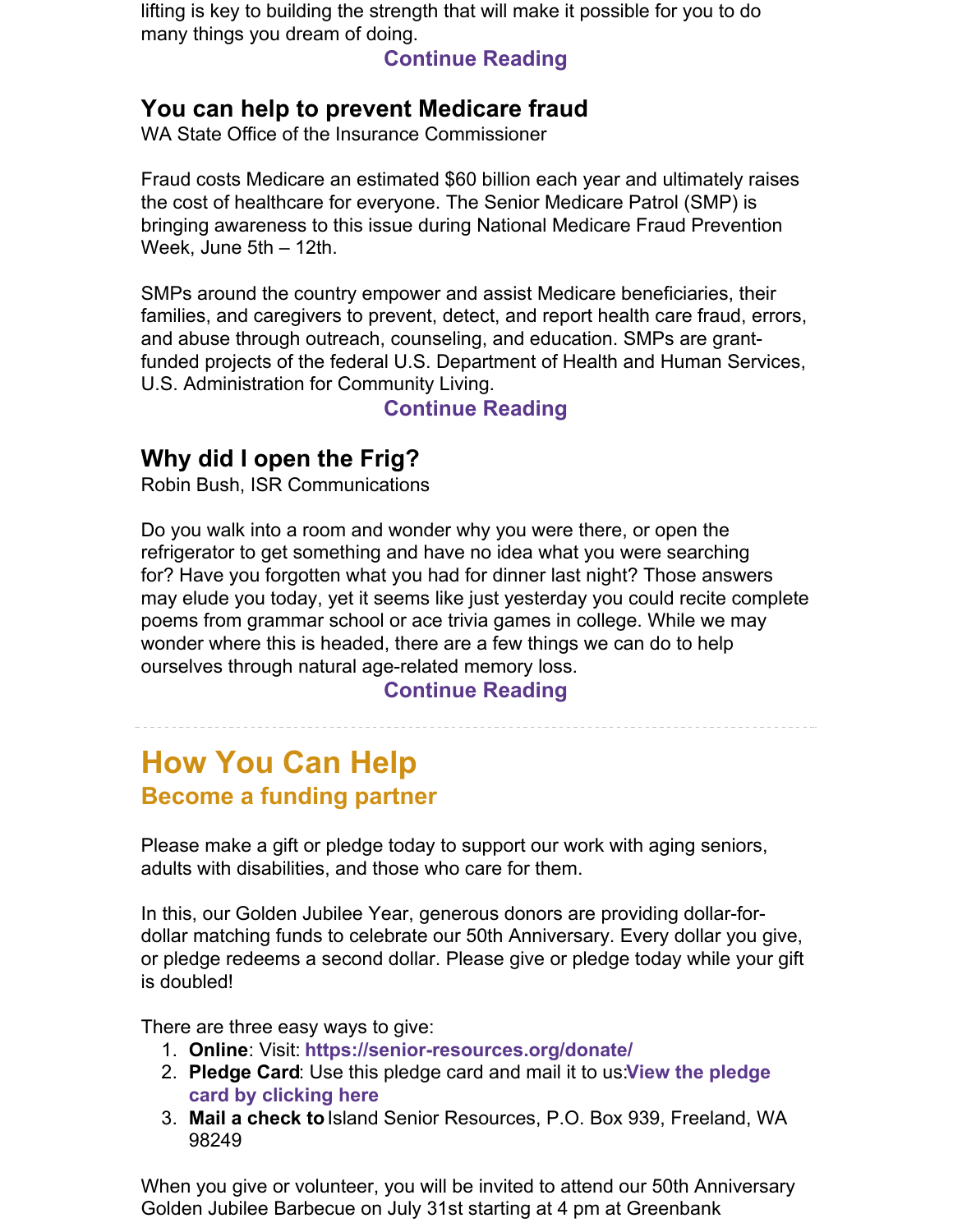Farm. Please mark your calendar today!

Don't hesitate to contact Charles LaFond, Development Director, if you have questions at charles@islandseniorservices.org. **Learn about the [different](http://www.senior-resources.org/donate) ways to give**

Island Senior Resources is an independent nonprofit 501(c)(3) that has been serving Island County since 1972. We are not an agency of local, state, or federal government. We are only partially funded by government sources.

**Our location serving North Whidbey**

Our Oak Harbor office is located at 917 E Whidbey Ave, Oak Harbor. We are in a modular home nestled next to *The Center in Oak Harbor*. **View open hours and additional [information.](https://senior-resources.org/oakharbor/)** *Our Oak Harbor office is not taking walkins at this time, in an abundance of caution related to COVID.*

#### **[Learn](https://senior-resources.org/oakharbor/) More**

The organization *The Center in Oak Harbor* is not affiliated with Island Senior Resources. Island Senior Resources does not administer or operate *The Center in Oak Harbor*. For questions regarding activities at *The Center in Oak Harbor*, call them at 360-279-4580.

### **Vaccine access**

For current vaccine access information contact Island County Public Health's recorded information line at 360-678-5111 ext. 6000 or reach their call center at 360-678-2301 M-F 8 am - 4:30 p.m.

### **We are hiring!**

Island Senior Resources is a unique nonprofit, providing a "one-stop shop" for seniors, adults with disabilities, and those who care for them across Island County to access the programs, services, and support that they need to thrive. Join our team of passionate individuals today. Current job openings are:

- 1. **Aging & Disability Resources Specialist.** Full-time position assisting older adults, adults with disabilities, adults with functional impairments, and those who care for them to identify, understand, and effectively access available resources to help individuals maintain independence in their own homes and communities for as long as possible, postponing, reducing, or eliminating the need for institutional care. Specialists provide outreach, information, and assistance on services, products, opportunities, and resources that support the needs and goals of clients.
- 2. **Aging & Disability Resources Case Manager.**Full-time position providing 1:1 support to functionally and/or cognitively impaired adults. Case managers assess, plan, coordinate, and monitor services provided to clients. The services are designed to prevent unnecessary institutionalization and decrease barriers that may prevent someone from remaining in their present place of residence or moving to a less restrictive environment.
- 3. **Lead Cook / Food Service Manager in Camano.**Full time. Responsible for Food Service Management of the Camano Kitchen Meals Services, includes planning, purchasing, preparations, and daily distribution of 100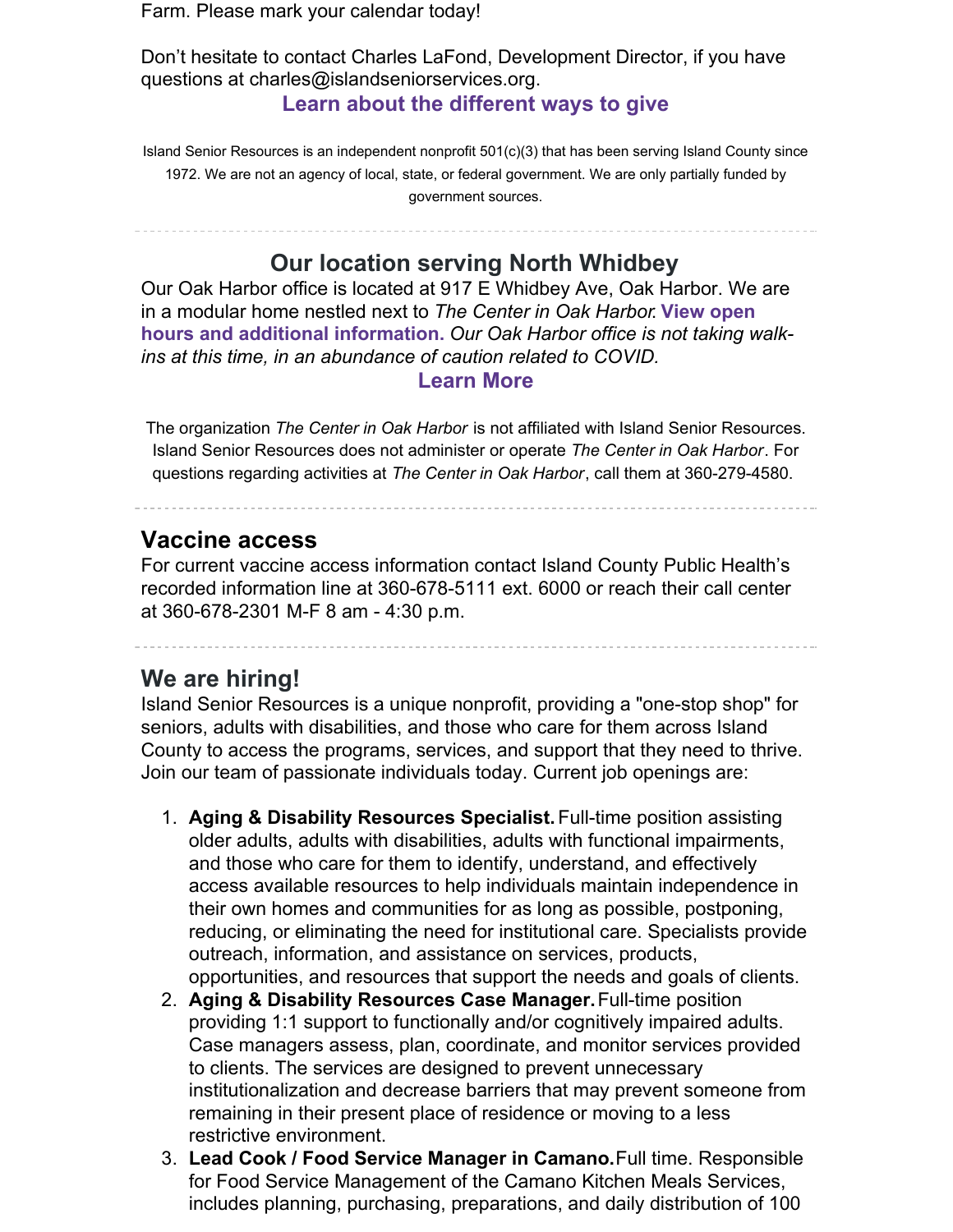hot meals/day utilized by the Senior Services of Island County Home Delivered and Congregate Meal Program for Camano Meal Site. Supervises Camano Central Kitchen employees and volunteers. Responsible for daily and monthly reporting, cash handling, and banking. Responsible for Meals on Wheels daily operation/coordination, distribution, and reporting.

4. **Intake Specialist.** Full-time position. The ideal candidate will provide compassionate service while being flexible to the fast-paced needs of the position. As the entry point of the organization, the Intake Specialist is expected to provide exceptional customer service and support to clients, staff, volunteers, donors, and community partners. The core functions of the Intake Specialist will be client service and activity coordination.

**View all job [descriptions.](https://senior-resources.org/employment/) Submit your application.**



# **Senior Farmer's Market Produce Vouchers are here!**

Eligible low-income seniors will receive \$40 worth of vouchers to purchase fresh fruits and vegetables at authorized farmers markets.

#### **[Learn](https://senior-resources.org/2022-senior-farmers-market-produce-vouchers-are-here/) More**

### **Would you like to volunteer?**

Volunteering is highly satisfying, good for your health, connects you to others, and makes a huge difference in someone's life. We have many volunteer opportunities available. For information about how you can help, please contact Mel Watson at 360-321-1600 or visit **www.senior[resources.org/volunteering](http://www.senior-resources.org/volunteering)**

#### **Medical**

### **Transportation Drivers needed! Mileage reimbursed.**

If you like to drive, and own a car, and enjoy meeting new people then this is the volunteer program for you. Through volunteering, you will establish new friends,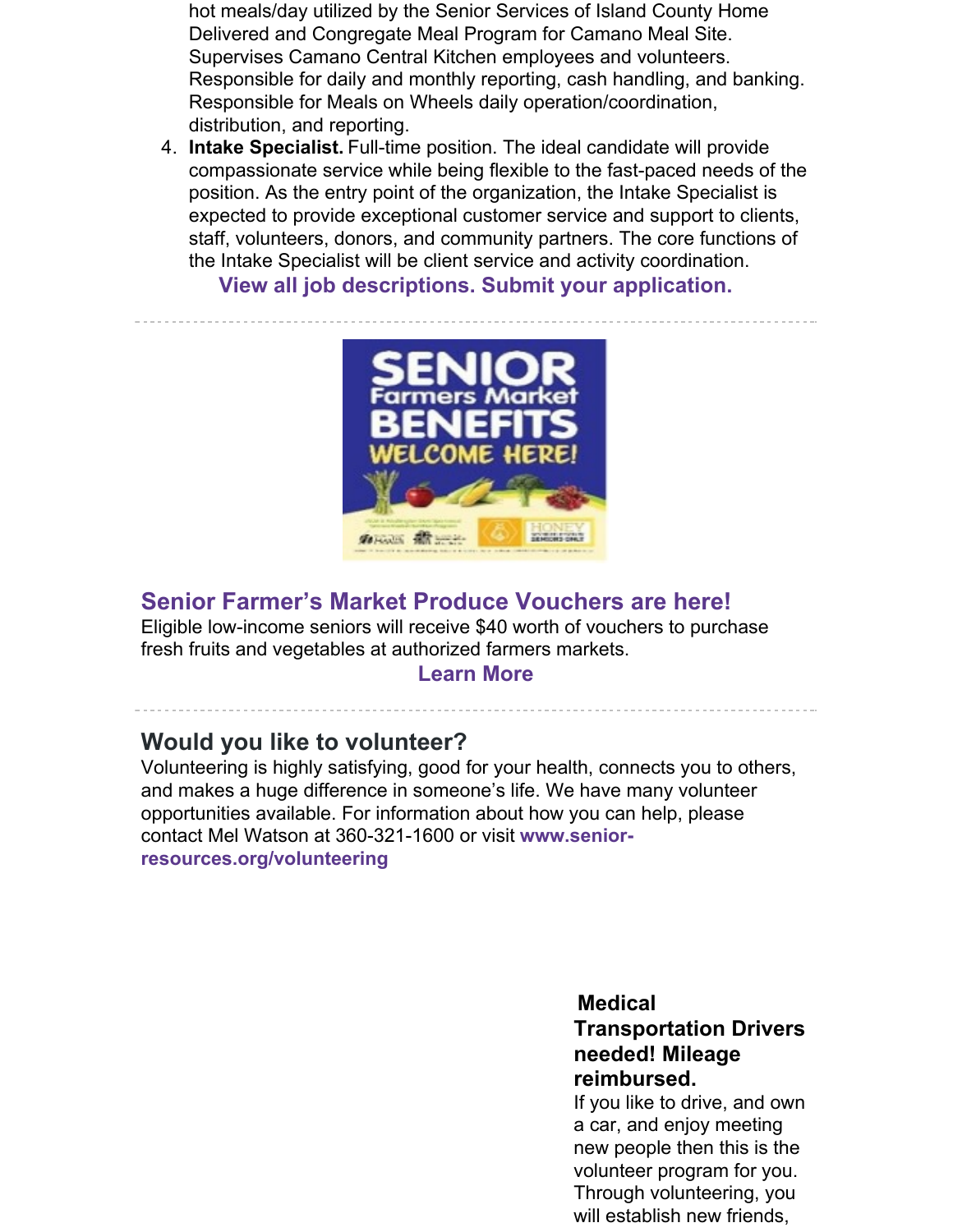

Provide rides for seniors to medical appointments. Priority boarding on ferries. Mileage reimbursed. Call 360-914-3212

learn more about the beautiful island and enjoy giving back.

**Learn more about [Volunteering](http://www.senior-resources.org/volunteering)**

# **UPDATES & ADDITIONAL PROGRAM, SERVICES, AND ACTIVITY INFORMATION**

# **Trudy Technology**



Our tech expert Trudy is on vacation until sometime next fall, but great tech questions are asked and answered by and for seniors at **Senior [Planet.org](http://www.seniorplanet.org)**. Click on Technology Archives and see their "Ask the Techspert" postings. All are archived, so you can read them over and over, or call them for assistance 888-713-3495 M-F.

### **View our Trudy [Technology](https://senior-resources.org/category/trudy-technology/) articles**

# **Getting Ready for Medicare**

Going on Medicare? Want to know more? Attend a free online "Getting Ready for Medicare" seminar offered by SHIBA (Statewide Health Insurance Benefits Advisors) volunteers. Questions answered following the event.



Seminar covers:

- "Basic" Medicare benefits, options for additional insurance(s)
- Medicare parts A and B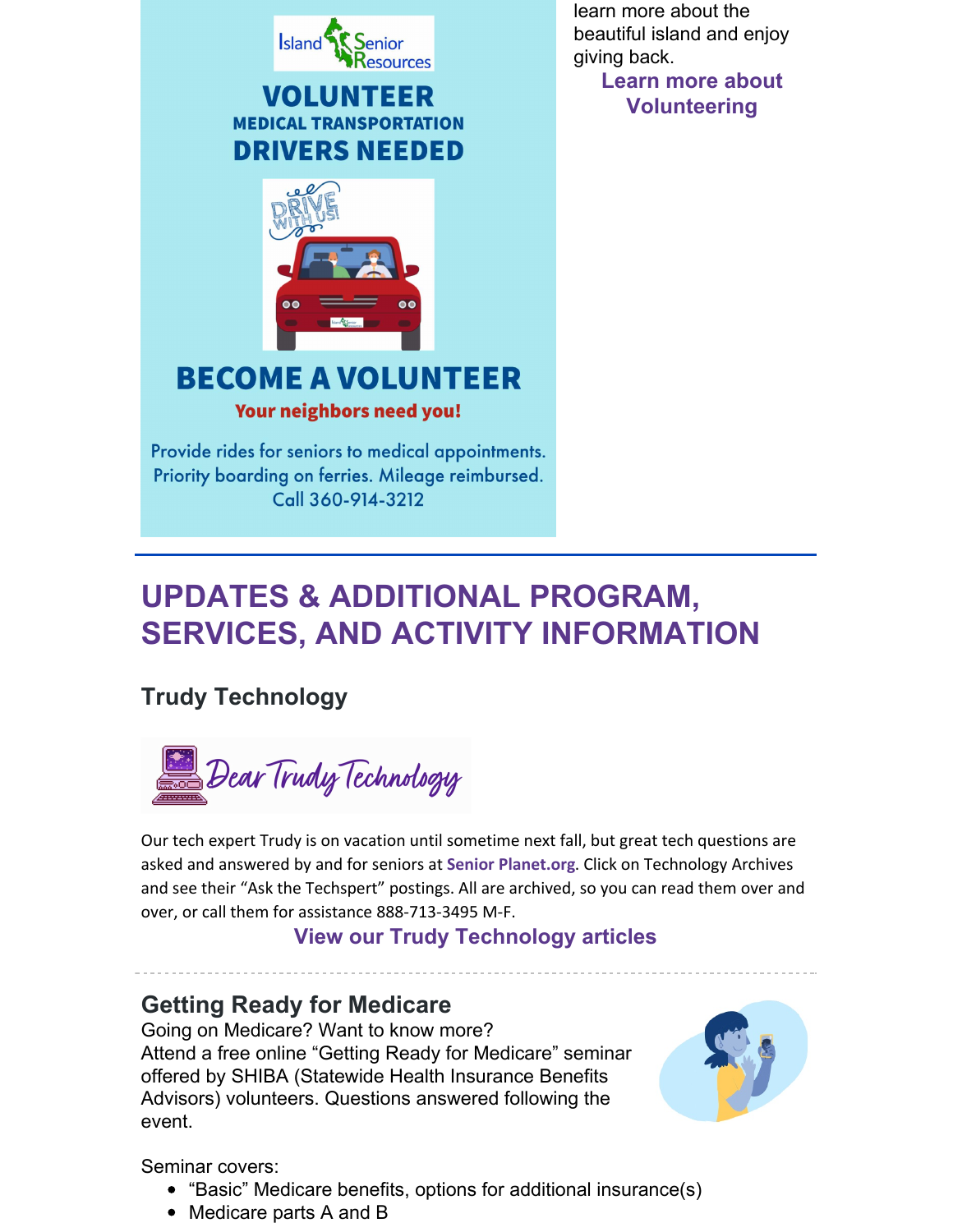- The differences between "Medigap" (supplemental) insurance and Advantage plans
- Financial assistance for qualifying low-income individuals
- Prescription drug plans

All sessions are at 1pm

• June 1, July 5, August 3, September 6

Pre-registration is required.

- To register go to the**[calendar](https://senior-resources.org/calendar/)** and click on the event (look for the event name in the calendar). Follow the registration information provided in the event description.
- For more information or for help registering call 360-321-1600 or 360- 678-3373 ext 0. You can also email reception@islandseniorservices.org.

# **Learn the Basics of Social Security**

This free Island Senior Resources workshop will be presented online using Zoom by Annette Barca who has been conducting pre-retirement seminars for 15 years.

Information will be provided about:

- How and when to apply for benefits. Types of benefits you may qualify for
- Your Social Security rights
- Benefits based on earnings, spousal earnings (current and former)
- Survivor benefits for widow(er)s

All sessions are at 1pm

• July 20, September 21

Pre-registration is required.

- To register go to the**[calendar](https://senior-resources.org/calendar/)** and click on the event (look for the event name in the calendar). Follow the registration information provided in the event description.
- For more information or for help registering call 360-321-1600 or 360- 678-3373 ext 0. You can also email reception@islandseniorservices.org.



### **Join an activity**

Explore the Events & [Activities](https://senior-resources.org/calendar/) calendar

# **Private In-Home Providers List**

Are you looking for help? Not sure who to hire for odd jobs around the house? Or maybe you are in search of a caregiver who is the right fit for your family member and will provide you with some much-needed respite time.

Island Senior Resource's **Private In-home [Provider](https://senior-resources.org/private-in-home-provider/) (PIP) list** might have just the person you need. You can download the most current list from **[www.senior-resources.org/private-in-home-provider/](https://senior-resources.org/private-in-home-provider/)** or call 360-321-1600 or 360-678-3373 to have it sent to you.

If you are a provider wanting to offer your services to our [community,](https://senior-resources.org/private-in-home-provider/)**click**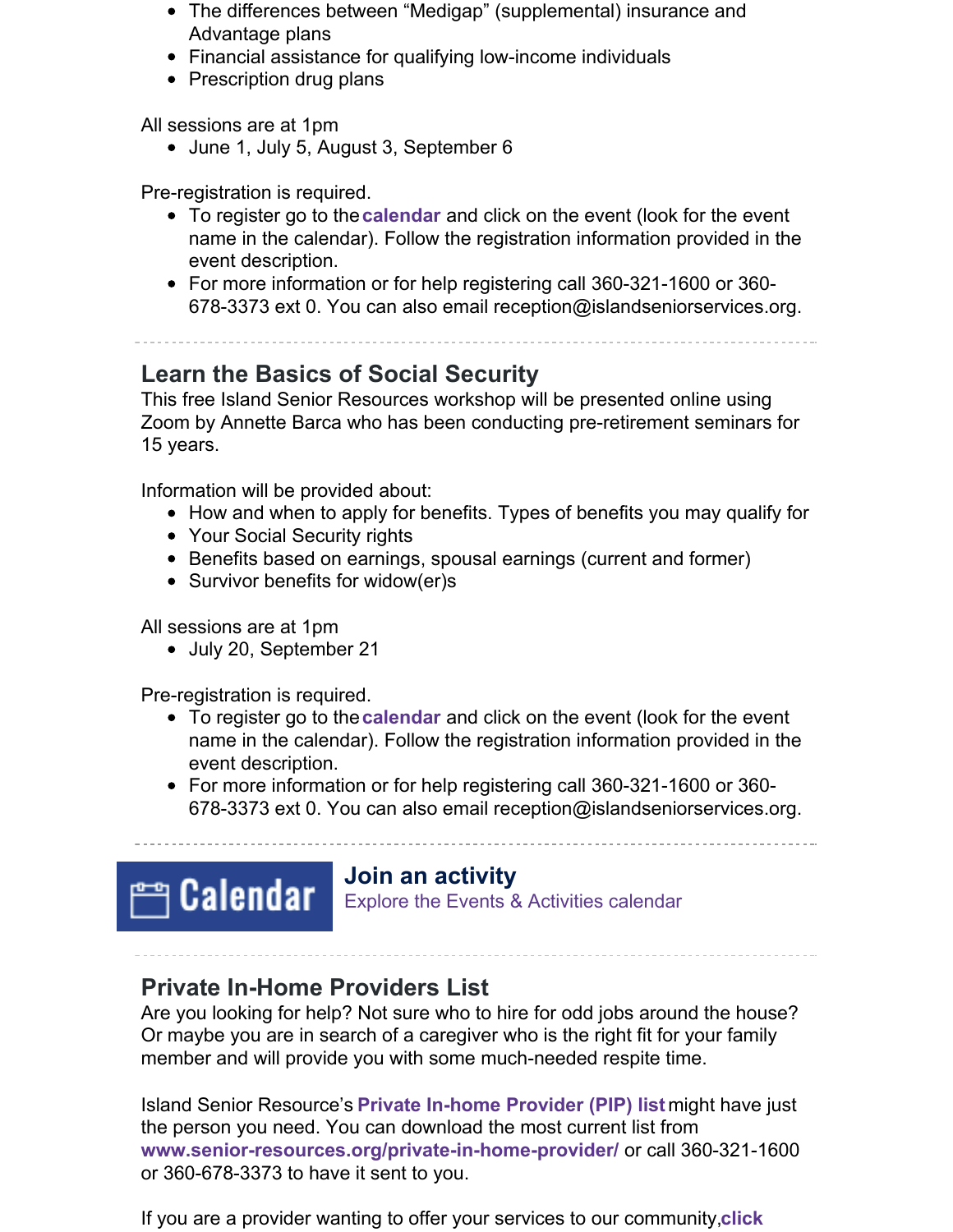#### **here to find the application for providers. [View](https://senior-resources.org/private-in-home-provider/) the PIP list**

# **Medical Equipment Lending Library**

Island Senior Resources has free medical equipment lending libraries for medical equipment, assistive devices (wheelchairs, walkers, canes, etc.), and hygiene products/personal care items including disposable underwear, pads, wipes, bed pads, no water shampoo, body wash, and more.







#### **Locations**

- South Whidbey (Bayview). Donations/pick-ups Monday, Wednesday, Friday 1– 4 p.m. at Island Senior [Resources](https://maps.google.com/maps?ll=48.002927,-122.458735&z=16&t=m&hl=en-US&gl=US&mapclient=embed&cid=5892569662548173270) (Bayview), **14594 SR 525, Langley.** Follow the signs and arrows to the Evergreen Room entrance. Please make sure donations are fully functional and clean.
- North Whidbey (Oak Harbor). Donations/pick-ups Monday, Tuesday, Thursday 1– 4 p.m. at Island Senior [Resources](https://senior-resources.org/oakharbor/) (Oak Harbor), **917 E Whidbey Ave, Oak Harbor**, next to the Center in Oak Harbor. Please make sure donations are fully functional and clean.
- Camano Island. Donations/pick-ups at the**[Camano](http://www.camanocenter.org/) Center**, call 360-387- 0222 8 - 5 p.m. weekdays. Please make sure any donations are fully functioning and clean.

### **[Learn](https://senior-resources.org/medical-lending-library/) More**

## **Support Groups**

Our professionally facilitated, free Support Groups meet regularly via Zoom. Call 360-321-1600, 360-678-3373, email reception@islandseniorservices.org for information on attending a Support Group or **visit our [website](https://senior-resources.org/support-groups/)**.

- **Time Together @ HomeZoom Support Group.** Designed to engage participants with discussions, group puzzles, and games in a supportive environment. Great for those who are isolated, have developmental disabilities, or cognitive challenges who enjoy being with people and making friends.
- **Parkinson's Support Group.** For people living with Parkinson's and their caregivers to share experiences. Friendly connections are made that help with this challenging condition.
- **Alzheimer's and Dementia Caregivers Support Group.**For people caring for someone with Alzheimer's or other dementias to share experiences, knowledge, and support. Friendly connections are made that help those caring for someone with this challenging condition.

**Visit our website for current dates and time for these [Support](https://senior-resources.org/support-groups/) Groups [Learn](https://senior-resources.org/support-groups/) More**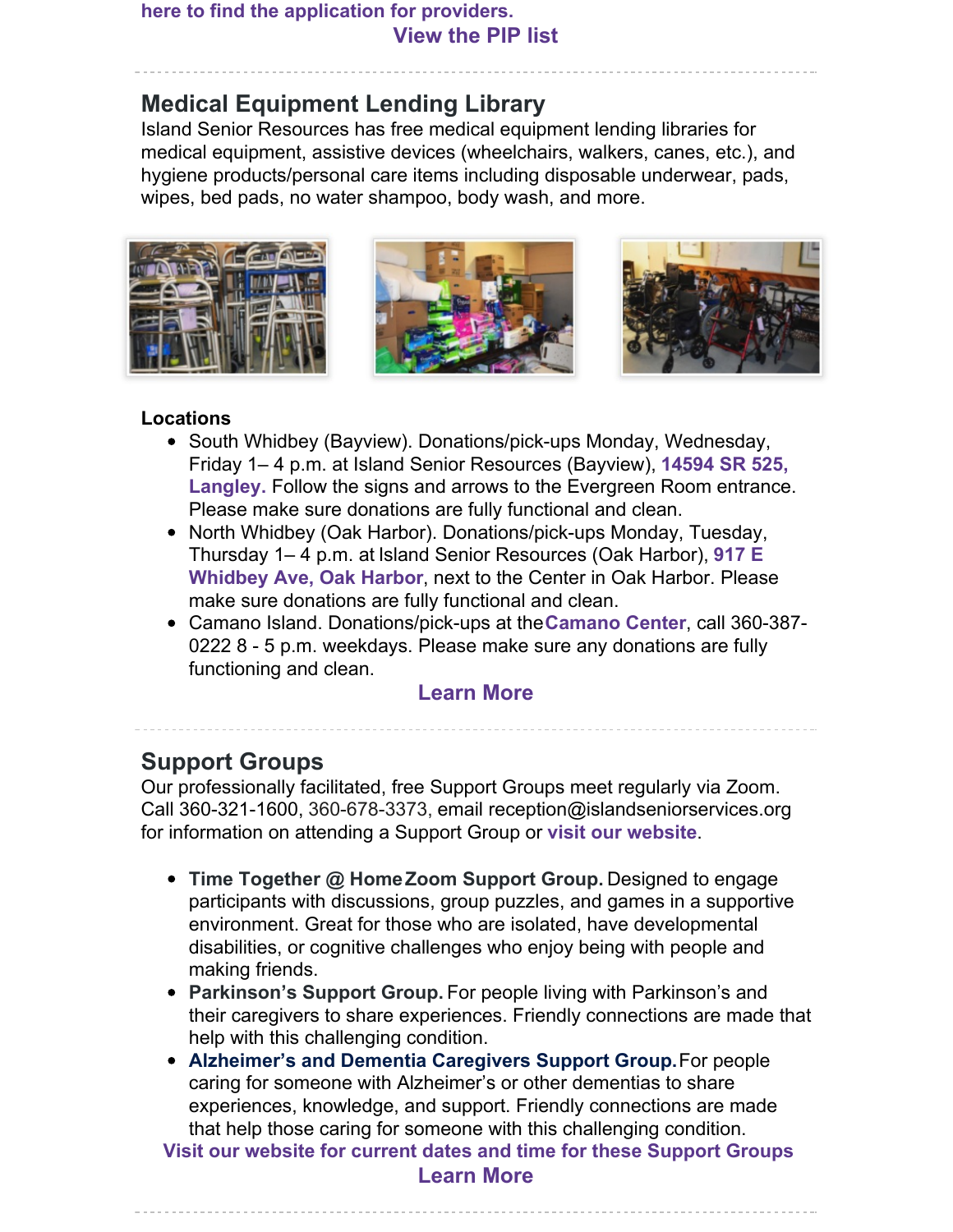# **Resources for LGBTQIA+ Older Adults**

We have a list of great resources for LBGTQIA+ older adults on the virtual community page of our website at **[https://senior-resources.org/virtual](https://senior-resources.org/virtual-community/)community/**. Join in for films, discussions, events, fitness classes, tech classes and more that support LGBTQIA+ experiences.

#### **Visit our Virtual [Community](https://senior-resources.org/virtual-community/.)**

## **Nutrition**



#### **Meals on Wheels**

Meals can be delivered to your doorstep by Meals on Wheels on Mondays, Wednesdays, and Fridays. Ensure and Glucerna can also be delivered. For details call 360-321-1600 or 360-678- 3373 or email meals@islandseniorservices.org.

#### **Pick-up a meal yourself**

We are currently offering frozen meals. These meals are available for pick-up Monday, Wednesday, Friday from 10 am to 1:30 pm. Please call ahead to place your order. Phone number and pick-up locations:

- The [Center](https://maps.google.com/maps?ll=48.298151,-122.645789&z=16&t=m&hl=en-US&gl=US&mapclient=embed&cid=11957943316045312330) in Oak Harbor. Call 360-279-0367
- The [Camano](https://maps.google.com/maps?ll=48.234223,-122.470195&z=16&t=m&hl=en-US&gl=US&mapclient=embed&cid=1494227740136422239) Center. Call 360-320-7833
- CamBey Apartments in Coupeville.Call 360-914-3220
- Island Senior [Resources](https://senior-resources.org/bayviewcenter-overview/) (Bayview). Call 360-321-1634

*You will be provided with a mailing envelope if you choose to make a donation.*

### **View our Food [Menu](https://senior-resources.org/nutritionmenu) Learn more about our Nutrition [Programs](https://senior-resources.org/nutrition-overview/)**

## **Senior Thrift**

Senior Thrift offers new and lightly used clothing, furniture, household goods, outdoor items, tools, crafts, books, jewelry, and children's items. Visit our housewares department and year round Christmas room.



5518 Woodard Avenue Freeland, WA 98249 (off SR 525 just north of Main Street in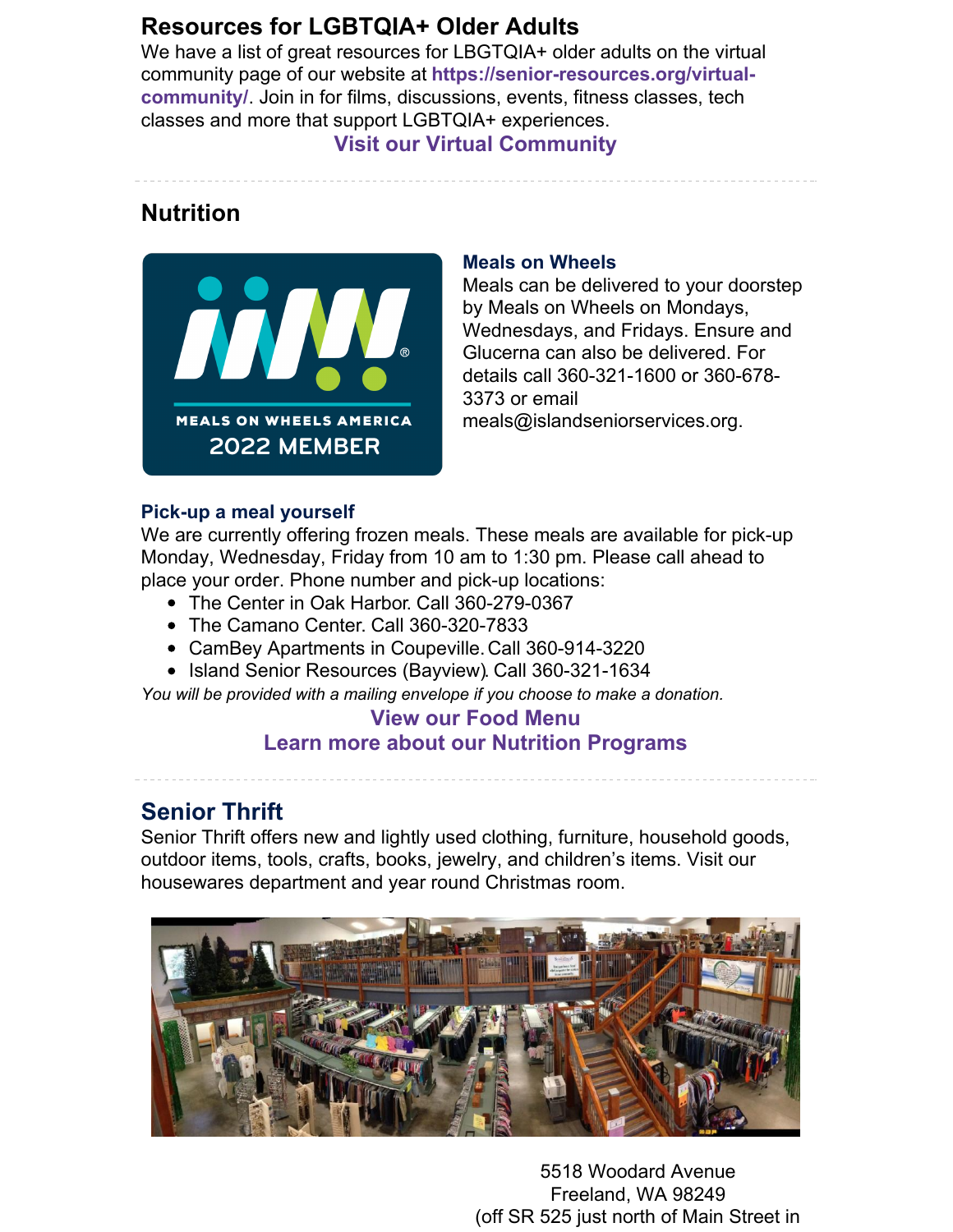

Freeland)

**[View](https://goo.gl/maps/DcvrmfD4Np958WWY6) Map** Phone: 360-321-1600, 360-678- 3373 (press 6)

**Senior Thrift shopping hours as well as when [donations](https://senior-resources.org/thriftstore/) are acceptedvisit our [website](https://senior-resources.org/thriftstore/) to find the most current dates and time.**

> **View [Senior](https://senior-resources.org/thriftstore-sales/) Thrift store hours and sales**

### **Island Times**

The Island Times newspaper provides information, resources, programs and "happenings" for seniors and adults with disabilities throughout Whidbey Island. A free newspaper with the Center in Oak Harbor with stories, Meals on Wheels menu, online classes and support groups, published and distributed by Whidbey Weekley inside their edition the last Thursday of each month.

### **View the [Island](https://senior-resources.org/island-times-news/) Times**



- **Read the eNews, Island Times, and other [publications](https://senior-resources.org/newsletter/)**
- **Find an [activity](https://senior-resources.org/calendar/)**
- **Join our [mailing](https://senior-resources.org/newsletter/) list**

*Not [displaying](https://campaignlp.constantcontact.com/em/1125901682476/b6d23888-a776-41f0-ab5d-ccef0440d833) correctly? Click to view this email as a web page.*

*Copyright © 2022 Island Senior Resources. All rights reserved.*

You are receiving this email because you requested it or opted in at our website: [www.senior-resources.org](https://senior-resources.org/) to keep up on news, events, and activities at Island Senior Resources. Thanks for your interest!

## **[Contact](https://senior-resources.org/staffdirectory/) Us**

**I**sland Senior Resources P.O. Box 939 Freeland, WA 98249